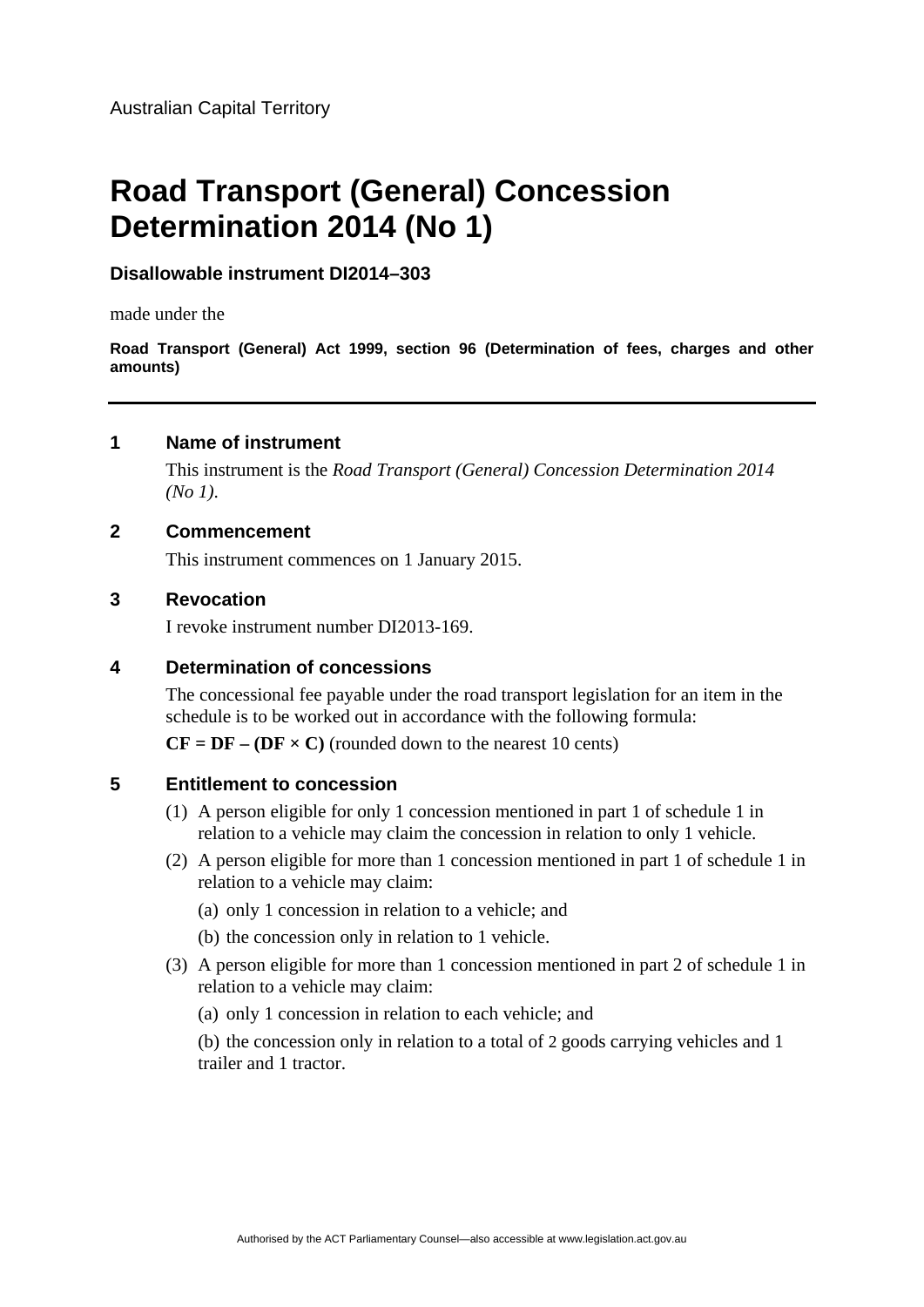# **6 Definitions**

In this instrument:

*C* means the level of concession mentioned in schedule 1, column 3 for the item.

*CF* means the concessional fee.

*DF* means the fee determined for a type of determined fee mentioned in schedule 1, column 4 for the item.

*road transport legislation* means the *Road Transport (Driver Licensing) Regulation 2000* and the *Road Transport (Vehicle Registration) Regulation 2000*.

Simon Corbell MLA Attorney-General 03 December 2014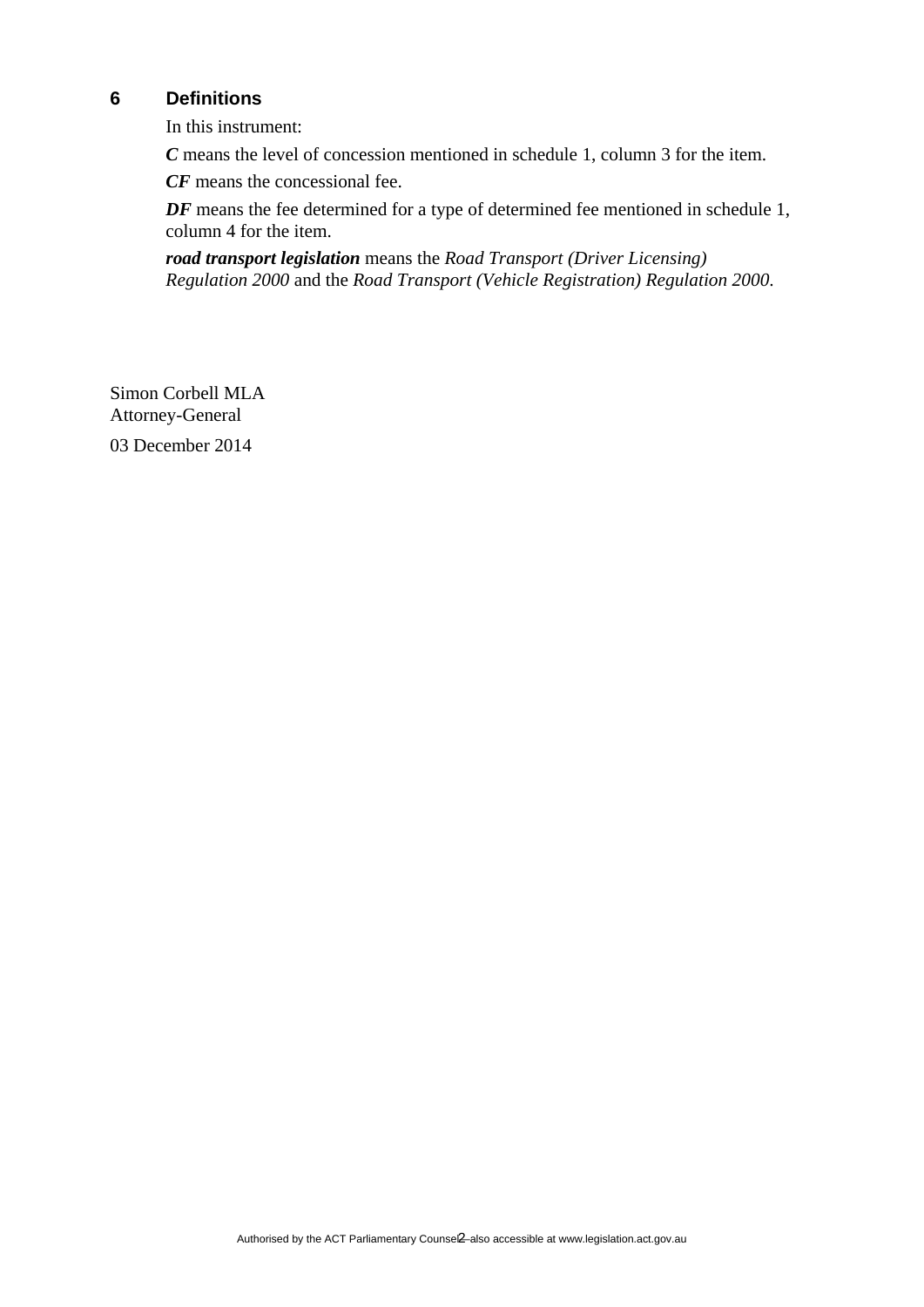| Part 1 Vehicle registration concessions |
|-----------------------------------------|
|-----------------------------------------|

| column 1<br>item | column 2<br>people eligible for<br>concession                                                                                                                                                                                                                                              | column 3<br>level of concession | column 4<br>type of determined<br>fee the concession<br>is granted on                                                                                                                                                                                                                                                                                                                                            | column 5<br>number of<br>concessions<br>granted                                                                                                       |
|------------------|--------------------------------------------------------------------------------------------------------------------------------------------------------------------------------------------------------------------------------------------------------------------------------------------|---------------------------------|------------------------------------------------------------------------------------------------------------------------------------------------------------------------------------------------------------------------------------------------------------------------------------------------------------------------------------------------------------------------------------------------------------------|-------------------------------------------------------------------------------------------------------------------------------------------------------|
| 1                | Holder of a current:<br>Centrelink pensioner<br>$\bullet$<br>concession card; or<br>Department of Veterans'<br>$\bullet$<br>Affairs pensioner<br>concession card; or<br><b>Repatriation Health Card</b><br>$\bullet$<br>('gold card') issued by<br>the Department of<br>Veterans' Affairs. | 100%                            | Registration fee<br>payable for a<br>privately registered<br>vehicle such as a<br>passenger car,<br>forward control<br>passenger vehicle,<br>off-road passenger<br>vehicle, a bus or<br>goods carrying<br>vehicle with a GVM<br>of not more than 4.5t<br>or a goods carrying<br>trailer with a tare<br>mass of not more<br>than 250kg and a<br>GVM of not more<br>than 750kg, or a<br>caravan or a<br>motorbike. | For the registration<br>of 1 vehicle only<br>when registration is<br>issued or renewed in<br>the name of the<br>person entitled to the<br>concession. |
| $\overline{2}$   | Holder of a Seniors Card.                                                                                                                                                                                                                                                                  | 10%                             | Registration fee<br>payable for a<br>privately registered<br>vehicle such as a<br>passenger car,<br>forward control<br>passenger vehicle,<br>off-road passenger<br>vehicle, a bus or<br>goods carrying<br>vehicle with a GVM<br>of not more than 4.5t<br>or a goods carrying<br>trailer with a tare<br>mass of not more<br>than 250kg and a<br>GVM of not more<br>than 750kg, or a<br>caravan or a<br>motorbike. | For the registration<br>of 1 vehicle only<br>when registration is<br>issued or renewed in<br>the name of the<br>person entitled to the<br>concession. |
| 3                | Holder of a Seniors Card who<br>is the registered operator of a<br>gas/electric powered vehicle.                                                                                                                                                                                           | 28%                             | Registration fee<br>payable in relation to<br>a gas/electric<br>powered vehicle for<br>a privately registered<br>vehicle such as a<br>passenger car,<br>forward control<br>passenger vehicle,<br>off-road passenger<br>vehicle, a bus or<br>goods carrying                                                                                                                                                       | For the registration<br>of 1 vehicle only<br>when registration is<br>issued or renewed in<br>the name of the<br>person entitled to the<br>concession. |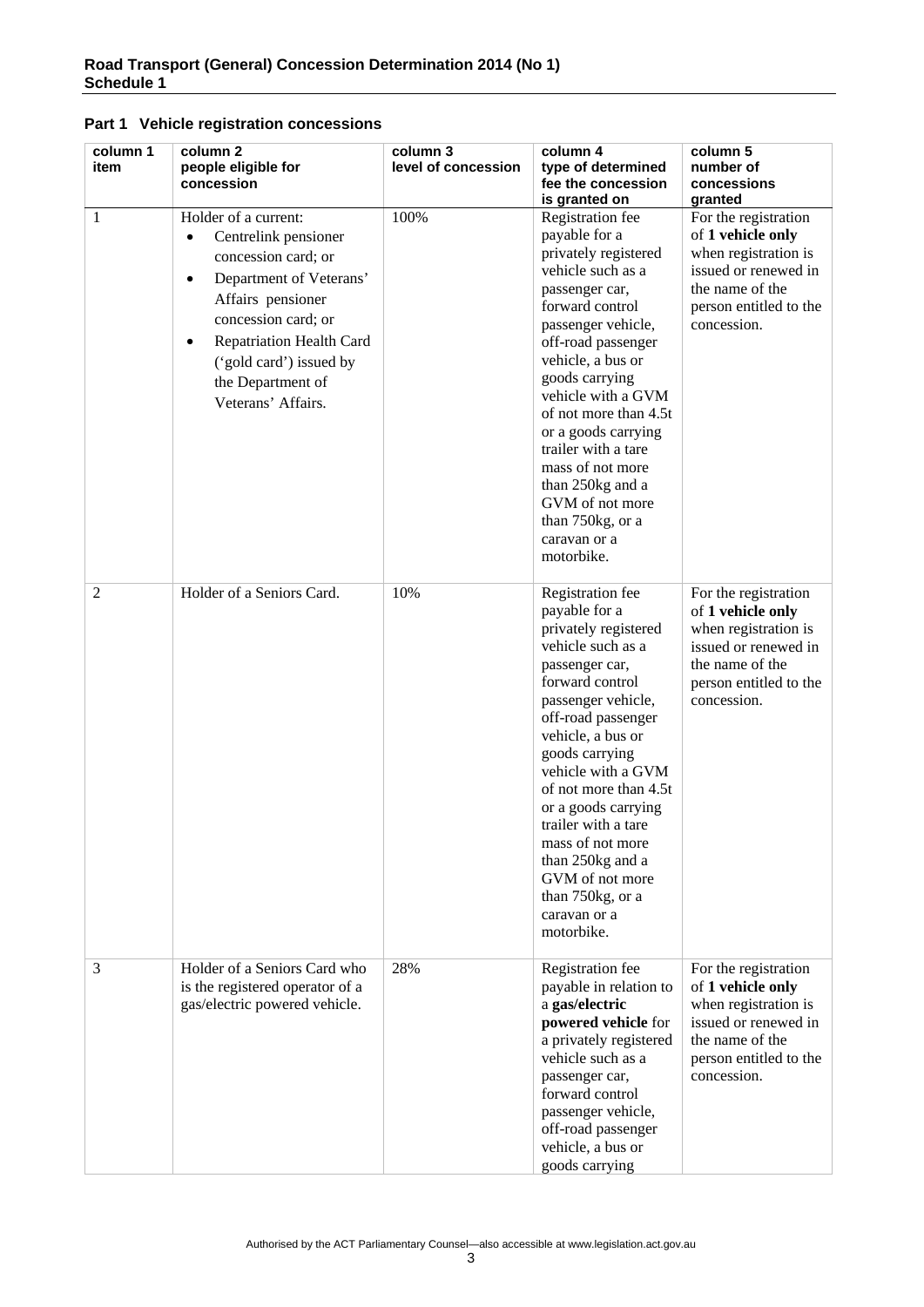| column 1<br>item | column 2<br>people eligible for<br>concession | column 3<br>level of concession | column 4<br>type of determined<br>fee the concession<br>is granted on | column 5<br>number of<br>concessions<br>granted |
|------------------|-----------------------------------------------|---------------------------------|-----------------------------------------------------------------------|-------------------------------------------------|
|                  |                                               |                                 | vehicle with a GVM<br>of not more than 4.5t<br>or a motorbike.        |                                                 |

## **Part 2 Vehicle registration concessions—primary producers**

| column 1<br>item | column <sub>2</sub><br>people eligible for<br>concession                                                                                    | column 3<br>level of concession | column 4<br>type of determined<br>fee the concession<br>is granted on                                                                                                                                                                                           | column 5<br>number of<br>concessions<br>granted                                                                                                                                         |
|------------------|---------------------------------------------------------------------------------------------------------------------------------------------|---------------------------------|-----------------------------------------------------------------------------------------------------------------------------------------------------------------------------------------------------------------------------------------------------------------|-----------------------------------------------------------------------------------------------------------------------------------------------------------------------------------------|
| $\mathbf{1}$     | Primary Producers certified as<br>primary producer by a<br>registered tax agent, qualified<br>accountant or their latest tax<br>assessment. | 45%                             | Registration fee<br>payable for goods<br>carrying vehicles,<br>trailers or tractors<br>with a GVM of not<br>more than 4.5t.<br>Goods carrying<br>vehicles must be<br>registered for<br>business use.                                                            | For the registration<br>of up to 2 goods<br>carrying vehicles<br>and 1 trailer and 1<br>tractor when<br>registration is issued<br>or renewed in the<br>name of the primary<br>producer. |
| $\overline{2}$   | Primary Producers certified as<br>primary producer by a<br>registered tax agent, qualified<br>accountant or their latest tax<br>assessment. | 55%                             | Registration fee<br>payable in relation to<br>gas/electric<br>powered vehicles<br>that are goods<br>carrying vehicles,<br>trailers or tractors<br>with a GVM of not<br>more than 4.5t.<br>Goods carrying<br>vehicles must be<br>registered for<br>business use. | For the registration<br>of up to 2 goods<br>carrying vehicles<br>and 1 trailer and 1<br>tractor when<br>registration is issued<br>or renewed in the<br>name of the primary<br>producer. |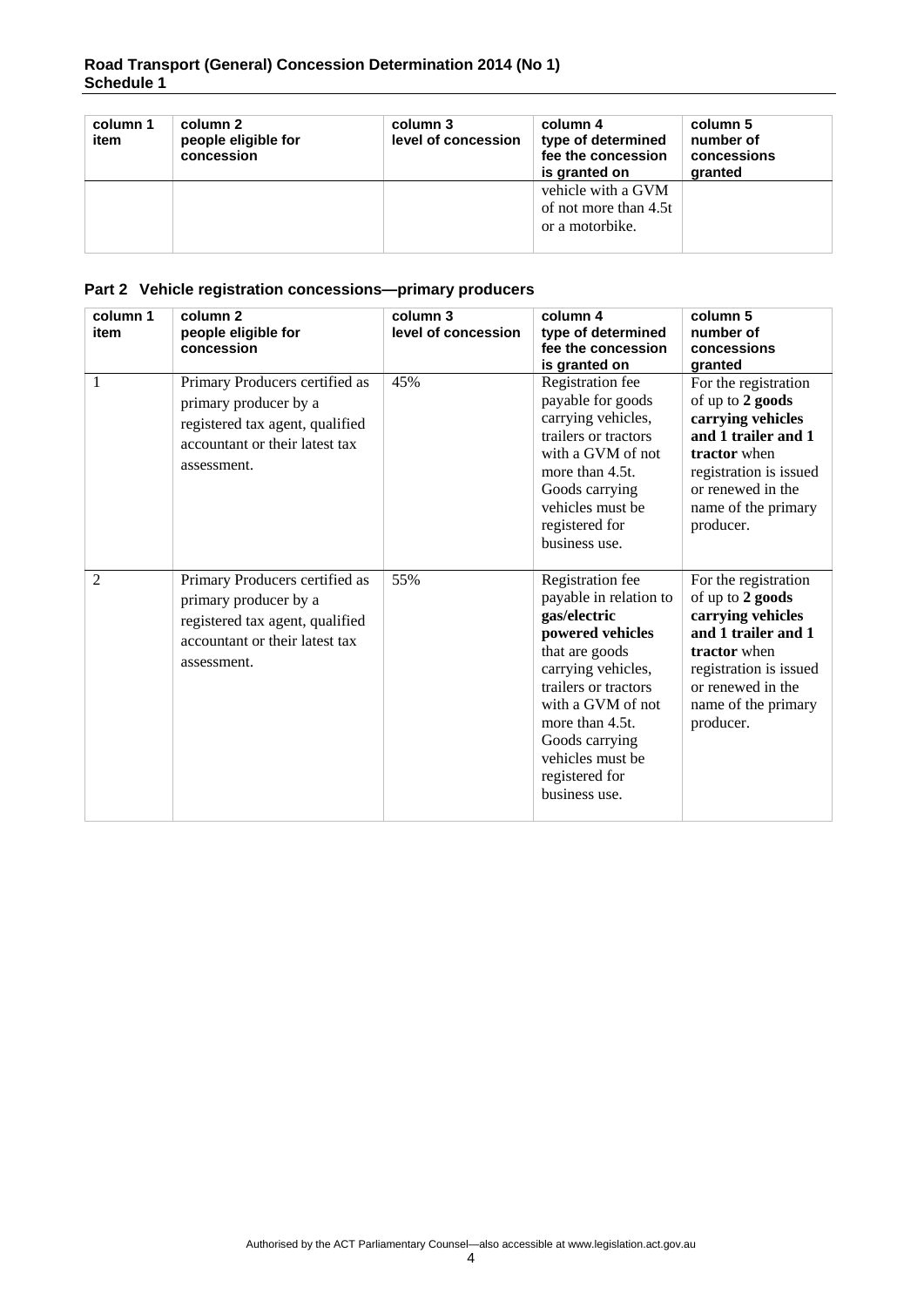| column 1<br>item | column 2<br>people eligible for<br>concession            | column 3<br>level of concession | column 4<br>type of determined<br>fee the concession<br>is granted on                                                               | column 5<br>number of<br>concessions<br>granted                                                        |
|------------------|----------------------------------------------------------|---------------------------------|-------------------------------------------------------------------------------------------------------------------------------------|--------------------------------------------------------------------------------------------------------|
|                  | Registered operator of<br>gas/electric powered vehicles. | 20%                             | Registration fee<br>payable for the<br>relevant motor<br>vehicle that is to be<br>registered as<br>gas/electric powered<br>vehicle. | For the issue or<br>renewal of<br>registration of every<br>vehicle that is<br>gas/electric<br>powered. |

#### **Part 3 Vehicle registration concessions—operators of gas/electric powered vehicles**

#### **Part 4 Driver licence concessions**

| column 1<br>item | column 2<br>people eligible for<br>concession                                                                                                                                                                                                                                                                                                                                                                                          | column 3<br>level of concession | column 4<br>type of determined<br>fee the concession<br>is granted on  | column 5<br>number of<br>concessions<br>granted                                                                                                   |
|------------------|----------------------------------------------------------------------------------------------------------------------------------------------------------------------------------------------------------------------------------------------------------------------------------------------------------------------------------------------------------------------------------------------------------------------------------------|---------------------------------|------------------------------------------------------------------------|---------------------------------------------------------------------------------------------------------------------------------------------------|
| 1                | Holder of a current:<br>Centrelink pensioner<br>$\bullet$<br>concession card; or<br>Department of Veterans'<br>$\bullet$<br>Affairs pensioner<br>concession card; or<br><b>Repatriation Health Card</b><br>$\bullet$<br>('gold card') issued by<br>the Department of<br>Veterans' Affairs.                                                                                                                                             | 100%                            | Driver licence fee<br>payable for a<br>provisional or full<br>licence. | For the issue or<br>renewal of a<br>provisional or full<br>licence in the name<br>of the person entitled<br>to the concession.                    |
| $\overline{2}$   | Person who is:<br>unemployed for more<br>than 6 months (confirmed<br>by Centrelink); and<br>holds a Health Care Card<br>$\bullet$<br>issued by Centrelink.                                                                                                                                                                                                                                                                             | 50%                             | Driver licence fee<br>payable for a<br>provisional or full<br>licence. | For the issue or<br>renewal of a 1 year<br>provisional or a 1<br>year full licence in<br>the name of the<br>person entitled to the<br>concession. |
| 3                | Person who is:<br>an ACT full licence<br>$\bullet$<br>holder who has attracted<br>no demerit points, no<br>traffic infringement<br>notices and no court<br>imposed traffic penalties<br>for at least the last 5<br>years on their ACT driver<br>licence will be eligible<br>when renewing a full<br>ACT driver licence; and<br>an ACT provisional<br>$\bullet$<br>licence holder who has<br>attracted no demerit<br>points, no traffic | 20%                             | Driver licence fee<br>payable for a full<br>licence.                   | For the issue or<br>renewal of a full<br>licence in the name<br>of the person entitled<br>to the concession.                                      |